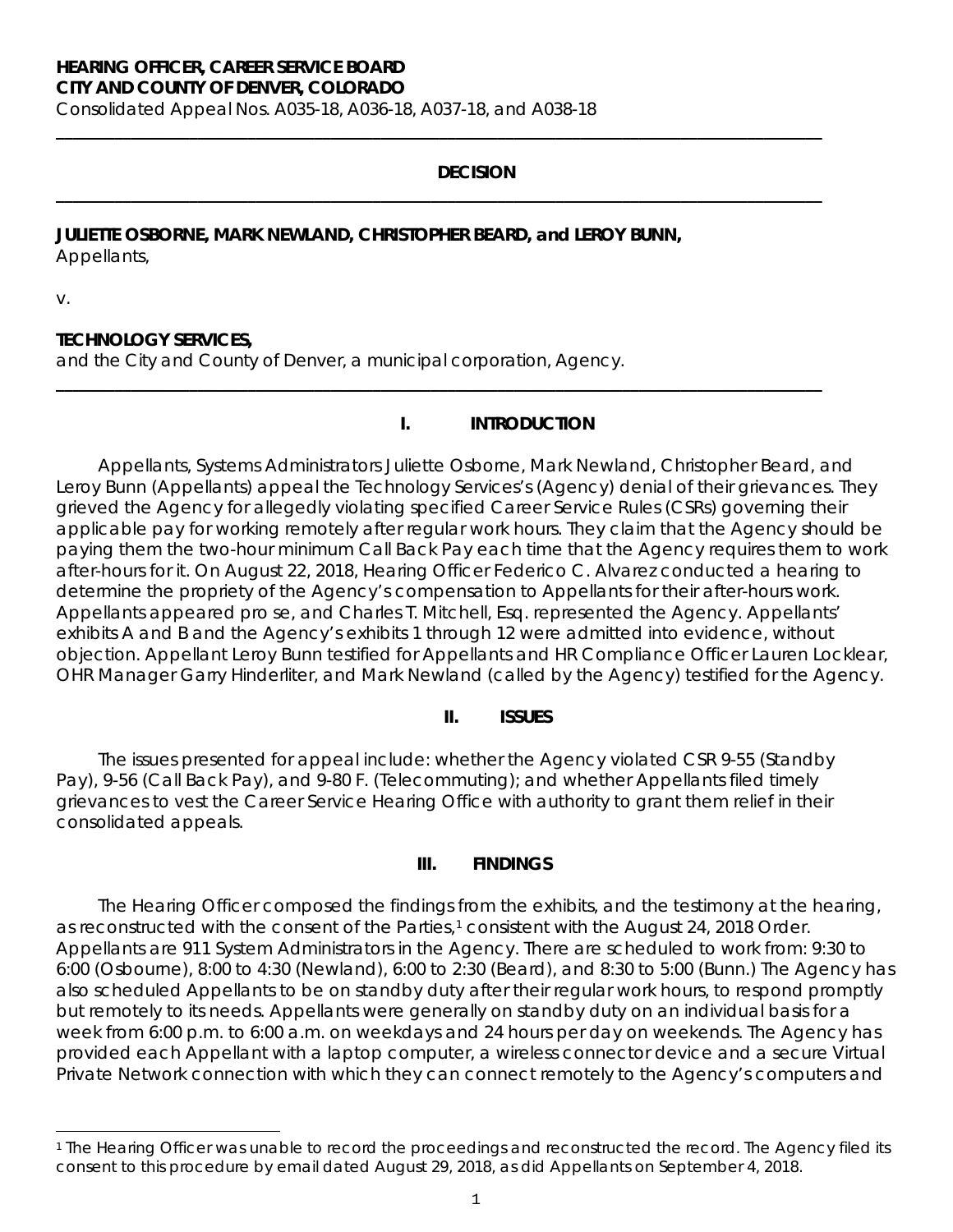its communication system. Therefore, Appellants can utilize this remote capability anywhere that they can access their wireless service.

In addition, Appellants can pick one day in each pay period on which they can Telecommute.

As necessary, the Agency activates an Appellant into work status via a page message to her/him. The Agency requires that Appellants respond to its page within 15 minutes. Appellants first log into the City and County of Denver's (City) timekeeping program, Kronos. They then call the person who sent the page to identify what issue requires their attention and take the necessary actions to resolve it. Appellants conclude their work with an email confirmation that the issue has been resolved, and then exit Kronos.

Pursuant to CSR 9-55 A, the Agency pays Appellants one and one-half hours of pay for each eight hours that they are on standby duty. Pursuant to CSR 9-55 C, the Agency pays Appellants basic pay or overtime pay, as applicable, when Appellants are required to work while on standby duty, and the associated standby pay of one and one-half hours is suspended. CSR 9-56 Call Back Pay requires payment of at least two hours of pay, and payment for the time worked when the employee works more than two hours. Thus, when Appellants work less than two hours and the Agency pays them for their actual time worked pursuant to CSR 9-55 A, it pays them less than CSR 9-56's two-hour minimum pay.

On April 2, Appellant Newland filed a grievance, and on April 3, 2018, Appellants Osbourne, Beard, and Bunn filed grievances, alleging that, when they worked less than two hours on standby duty, the Agency should pay them pursuant to CSR 9-56 instead of pursuant to CSR 9-55. Appellants claimed back pay and related benefits pursuant to CSR 9-56, retroactive to July 24, 2017 (Osbourne); March 7, 2016 (Newland and Bunn); and April 1, 2014 (Beard). On April 25, 2018, the Agency responded to Appellants that it was paying them correctly pursuant to CSR 9-55. On May 8, Appellants Osbourne and Newland filed appeals, and on May 9, 2018, Appellants Beard and Bunn filed appeals, all of them timely, relative to the Agency responses to their grievances.

## **IV. ANALYSIS**

#### **A. Jurisdiction and Review**

The Career Service Hearing Office has jurisdiction over the direct appeals of grievances pursuant to CSR 19-20 B.1.a. The Hearing Officer is required to conduct a *de novo* review, meaning to consider all the evidence as though no previous action had been taken. Turner v. Rossmiller, 532 P.2d 751 (Colo.App. 1975).

#### **B. Burden and Standard of Proof**

In an appeal of a grievance, Appellants retain the burden of proof, by a preponderance of the evidence, to prove the Agency denials of their grievances were arbitrary, capricious or contrary to rule or law. CSR 19-55 C. and E.; *see also* In re Gallo, CSA 63-09 (8/27/2010); Renteria v. Colorado State Dept. of Personnel, 811 P.2d 797, 803 (Colo. 1991), distinguished only as to disciplinary claims by Dept. of Institutions v. Kinchen, 886 P.2d 700, 710 (Colo. 1994).

#### **C. Agency's Motion to Dismiss**

Pursuant to CSR 19-20 B.3.'s requirement that "[t]he grievance must have been in conformance with and processed pursuant to the requirements of Rule 18 **DISPUTE RESOLUTION**", the Agency moved to dismiss Appellants' consolidated appeals, arguing that the Hearing Officer lacks jurisdiction over them. The Agency argues that Appellants were precluded from filing justiciable grievances by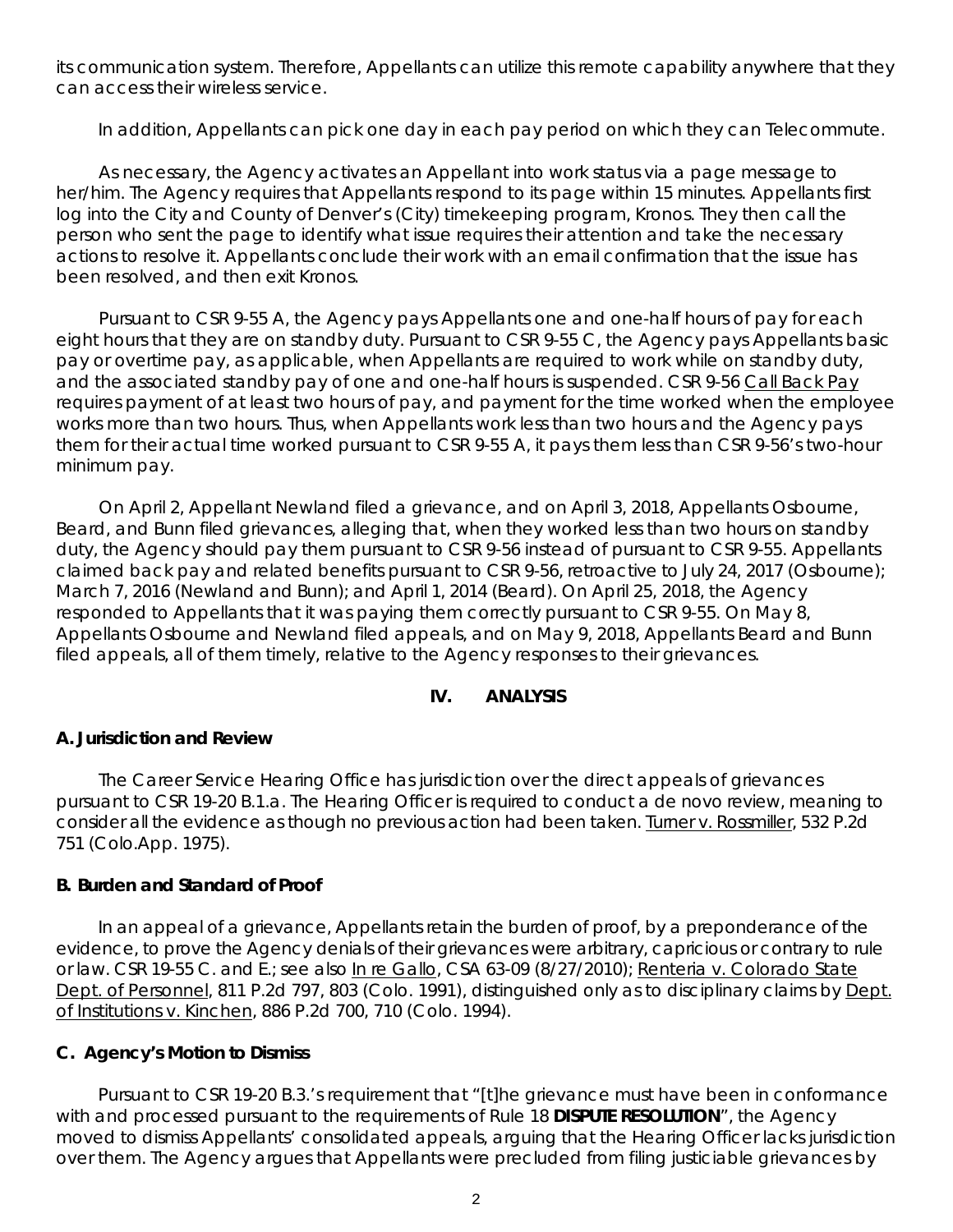CSR 18-30 B.2.'s 21-day deadline "after notification of the action or inaction which gives rise to the grievance." The Agency notes that CSR 18-30 D.1. defines notification, when Appellants' deadline begins to run, as "[t]he date of notification of the action or inaction shall be the date the employee knew or should have known of the action or inaction." The Agency argues that, because Appellants knew that it was paying them allegedly deficient compensation for more than 21 days before they filed their grievances, their grievances are untimely.

The Agency relied on In re Gibbons, CSA 49-05 (Order 8/17/2005), the dismissal of an appeal of a grievance due to Appellant's breach of the same deadline. In Gibbons, that Agency had promoted that Appellant to a position of an "acting" Construction Chief Inspector, with a higher job classification, but it did not pay him the commensurate, higher compensation. Gibbons held that the Agency notified Appellant of its action when it paid him his first deficient paycheck. The Agency also relied on In re Mullen,<sup>[2](#page-2-0)</sup> 72-05 (Order 8/9/2005), the dismissal of an appeal of a grievance due to Appellant's violation of the same deadline.

The Hearing Officer denies the Agency's Motion to Dismiss in part because it failed to show that the Career Service Hearing Office lacks jurisdiction over Appellants' consolidated appeals. CSRs 19- 30 E. and 31 A. and C. vest the Career Service Hearing Office with jurisdiction over appeals of grievances that are filed timely. The Agency does not allege that Appellants are in violation of CSRs 19-30 or 31. Rather, the Agency argued that Appellants failed to state a claim<sup>3</sup> on which relief could be granted due to their breach of CSR 18-30 B.2.'s 21-day deadline, analogous to a statute of limitations defense.

The Hearing Officer also denies the Agency's Motion for procedural reasons. In order to resolve its August 17, 2018 Motion, the Hearing Officer needed to consider Appellants' response, ultimately filed August 27, 2018, and/or their evidence at the hearing. *See* Quiroz v. Goff 46 P.3d 486, 488 (Colo.App. 2002) (Whether a statute of limitations bars a claim is normally a question of fact.) Appellants' response argues any communications involving their previous attorney discussing Exhibit A are inadmissible settlement negotiations, and the rest of the response was largely arguing the facts of the case, rather than the underlying motion to dismiss. The Agency also disregarded its duty to confer with Appellants before filing its Motion,[4](#page-2-2) and the time frame did not allow it to correct this deficiency. So, this Motion had to be resolved after the hearing, within its decision on the merits.

### **D. Career Service Rule Violations**

The Hearing Officer resolves the Agency's Motion to Dismiss, incorporating herein its arguments described above, which it analyzes as a statute of limitations defense. In Colorado's civil practice, from which the Hearing Officer obtains guidance, a claiming party needs to overcome an affirmative defense.<sup>[5](#page-2-3)</sup> On August 8, 2018, the Agency raised this affirmative defense in its Prehearing Statement, timely pursuant to the Notice of Hearing and Prehearing Order, as amended. Thereafter, Appellants failed to establish their compliance with CSR 18-30 B.2.'s 21-day deadline.

Appellant Newland testified that he received a February 12, 2018 responsive email (Ex. 10) from Mr. Hinderliter with the Agency's position, that it compensated Appellants correctly for standby duty pursuant to CSR 9-55. Appellant Newland testified that he disseminated this email response to all other Appellants within one week of its receipt, which was February 19, 2018. Appellant Bunn testified that he had learned of the content of this email but did not recall when. As such, he does not contradict the testimony of Appellant Newland. Therefore, Appellants had to file a grievance within

<span id="page-2-0"></span><sup>2</sup> In Gibbons and Mullen, the Hearing Officer raised the deadline issue in an Order to Show Cause to the Parties.

<span id="page-2-1"></span><sup>3</sup> The Hearing Officer has also described this issue as jurisdictional, perpetuating the mischaracterization.

<span id="page-2-3"></span><span id="page-2-2"></span><sup>4</sup> The Hearing Officer infers this as the Agency did not address its compliance with its duty to confer in its Motion. <sup>5</sup> A party's claim, filed outside of the statute of limitations, is barred unless the party can demonstrate that the

statute of limitations should not apply, Lake Canal Reservoir Co. v. Beethe, 227 P.3d 882, 886 (2010).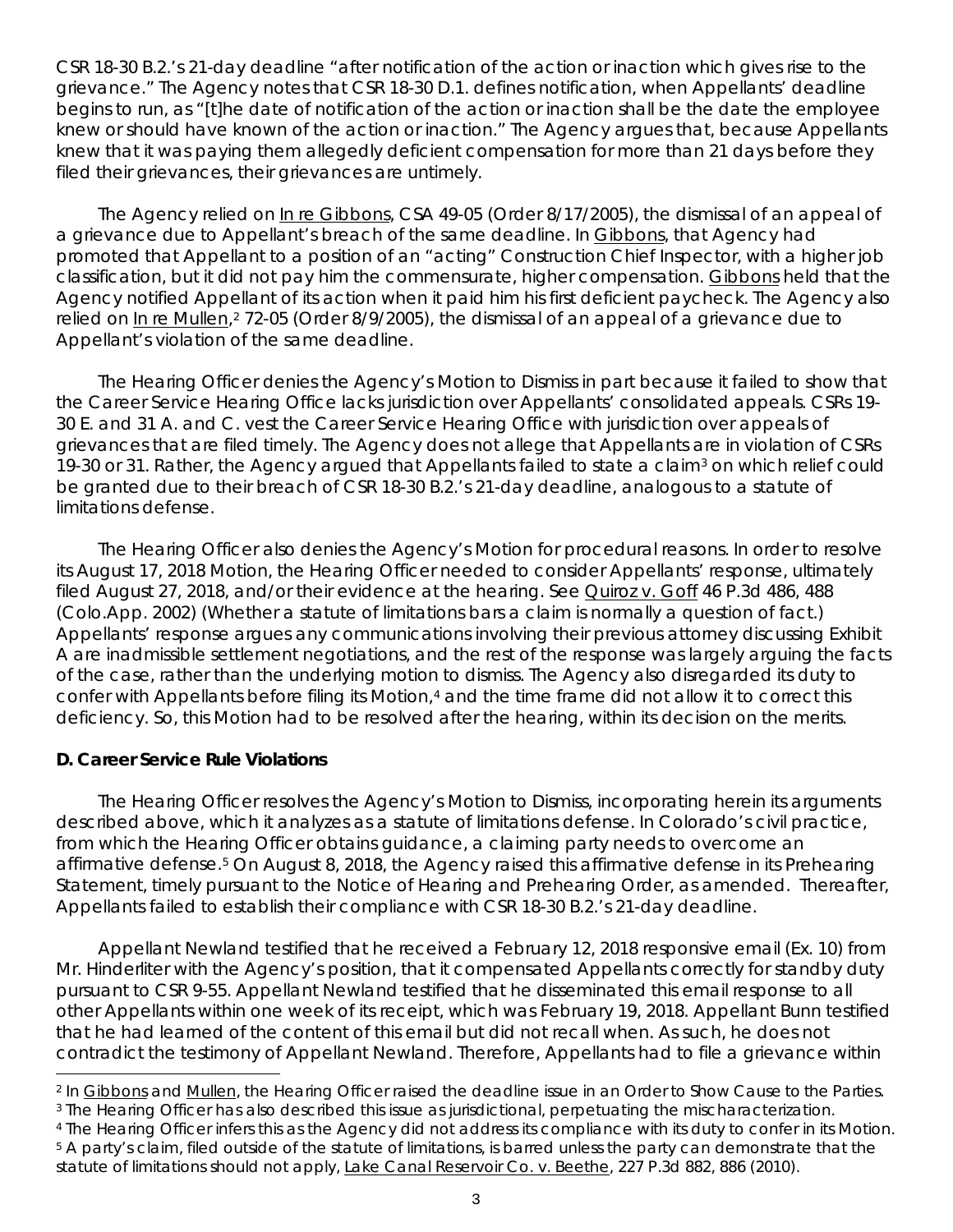21 days of February 19, by end of the day of March 12, 2018. As noted above, Appellants filed their grievances on April 2 and 3, 2018, outside of CSR 18-30 B.2.'s deadline.

Appellants did not allege any basis for any exemption from CSR 18-30 B.2.'s deadline or any reason why it should be tolled. Therefore, Appellants' breach of CSR 18-30 B.2.'s deadline, in and of itself, precludes them from obtaining relief from the Agency through their grievances, and from meeting their burden of proof in their appeal of the Agency's denials of their grievances.

Even if Appellants had overcome CSR 18-30 B.2.'s deadline issue, they cannot obtain relief pursuant to the applicable CSRs. The CSRs pursuant to which Appellants seek relief include:

## 9-55 Standby Pay

(Revised July 25, 2006; Rule Revision Memo 11C)

- A. Appointing authorities may schedule employees to be on standby duty only when there is a reasonable anticipation that the employee will have to respond and perform work immediately. Eligible employees shall receive an amount equal to one and one half (1 1/2) hours of work at the employee's straight time hourly rate for each eight hours the employee is on standby duty. …
- C. When an eligible employee on standby is required to perform work, standby pay will be suspended and the employee will be paid basic pay or overtime pay, as appropriate, for the period the employee actually performs work. …

### 9-56 Call Back Pay

- A. Overtime eligible employees required by the appointing authority to report back to the work site shall be paid a minimum amount equal to two (2) hours of work at the employee's scheduled rate of pay from the time the employee begins work.
- B. Employees who work more than two hours shall be paid for the actual time worked.

## Section 9-80 Special Work Schedules …

- F. Telecommuting:
	- 1. Telecommuting is the practice of working at home or from a site other than a department or agency's central workplace. It is a work alternative which appointing authorities may offer to or require of employees.
	- 2. Telecommuting is not an employee benefit but an alternative method of meeting the City's needs. Telecommuting is a privilege and an appointing authority has the right to refuse to make telecommuting available to an employee and to terminate a telecommuting arrangement at any time. …
	- 4. Permission to telecommute shall be conditioned on compliance with the telecommuting guidelines established by the OHR Executive Director (see Appendix).

### APPENDIX 9.A.

TELECOMMUTING GUIDELINES …

F. The employee must designate a primary workspace at home that is maintained in safe condition, free from hazards. As an extension of the City's work site, the same insurance and workers' compensation coverage applies. …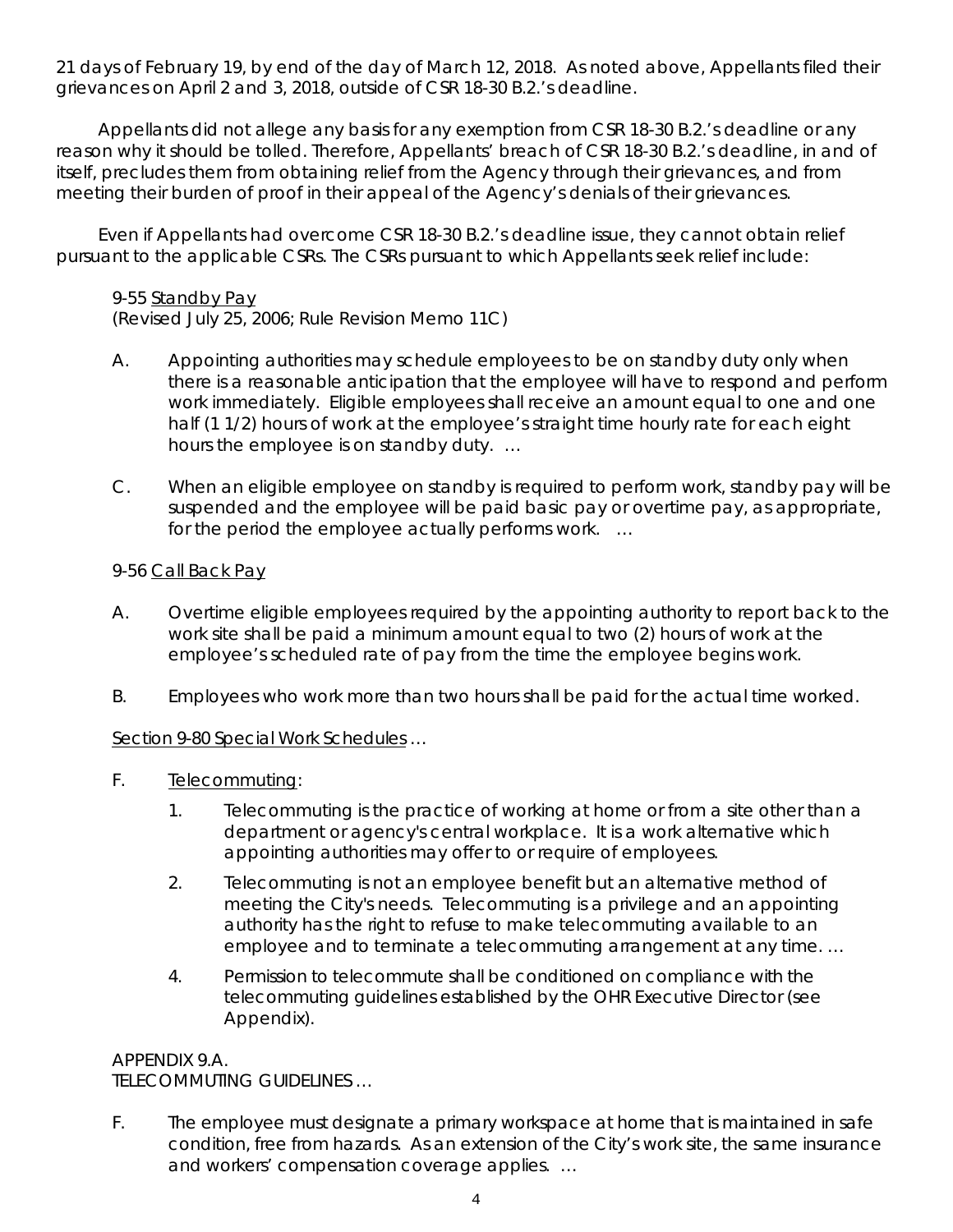H. The employee will take all necessary precautions to secure department or agency information and equipment in his or her home and to prevent unauthorized access to any department or agency system or information. …

Appellants argue that their after-hours work from remote locations is Telecommuting, and that their remote locations are their work sites. Appellants Osbourne, Newland and Beard describe it as "Anywhere I 'setup' to remote into my work site becomes an extension of the City's work site." (Ex. 1, 3 and 5). They then argue that the Agency, by activating them into after-hours work from their remote locations, is effectively ordering them to report back to their work site, pursuant to CSR 9-56 A. They therefore argue that CSR 9-56 A entitles them to a minimum pay of two hours of work whenever the Agency activates them. Appellants allege that the Agency has paid them inadequately whenever it has activated them, they have worked less than two hours, and the City has paid them for their actual time worked.

The Agency responds that it has implemented CSR 9-55 properly and that Appellants have interpreted it and CSRs 9-56 and 9-80 incorrectly. It argues that Appellants' circumstance of being on standby duty cannot meet CSR 9-56's requisite "report back to the work site" and does not constitute Telecommuting. The Agency explains that every City employee is assigned a work site, and that Appellants' work site is 950 Josephine in Denver, CO. It also explains that Telecommuting does not change the work site, and that it is subject to cancellation at the discretion of the appropriate supervisor, in which case the employee must return to the work site.

The Parties do not dispute that the Agency has scheduled Appellants to be on standby duty at the times during which they dispute whether Appellants' compensation is appropriate.

The determinative issue is whether Appellants are reporting back to and working at their work site when the Agency activates them while they are on standby duty. If Appellants are not working at their work site when so activated, the Agency is compensating them correctly pursuant to CSR 9-55 A. If Appellants are reporting back to and working at their work site when so activated, then CSR 9-56 A's minimum compensation should apply.

While "work site" is not specifically defined in the CSRs, their references to it are sufficient to define it for purposes of resolving Appellants' claims herein and the Hearing Officer need not look elsewhere.<sup>6</sup> CSR 9-56 actually requires a specific, fixed location, "the work site," to which it authorizes the Agency to require its employees to report back, where they had been working during regular hours. CSR 9-80 F.1. synchronizes with this concept of the "work place" as a fixed location by defining telecommuting as "the practice of working at home or from a site other than a department or agency's central workplace." Two important parts of CSR 9-80F.1.'s definition of "Telecommuting" is that it is a "practice," something that occurs regularly, also from a fixed location, suggested by the phrase that identifies two alternatives, "working at home or from a site." CSR 9-80's Guidelines H and F of Appendix 9.A. also suggest a fixed location by requiring the employee to "designate a primary workspace at home," and to "secure department or agency information and equipment in his or her home." Thus, the CSRs consistently treat the "work site" as a specific, fixed location.

Appellants, by contrast, are not required to report back regularly to any fixed location to perform their after-hours, standby work. They need to only be able to access a wireless network with

i

<span id="page-4-0"></span><sup>6</sup> Appellants submitted Exhibits A (Code of Fed. Regs.) and B (U.S. Dept. of Labor 10/3/2005 Opinion Letter), which describe how to compute overtime compensation (§ 778.221), that an employee's hours on call are not considered work hours but compensation therefor is included in the employee's regular rate of pay (§ 778.221(2)), and whether a premium paid to an employee for a "short-call" activation to work is considered payment that is not made for hours worked and cannot be credited towards the employer's overtime obligation (Letter). Hence, while Ex. A & B use related words, they do not help define the CSRs' "work site."